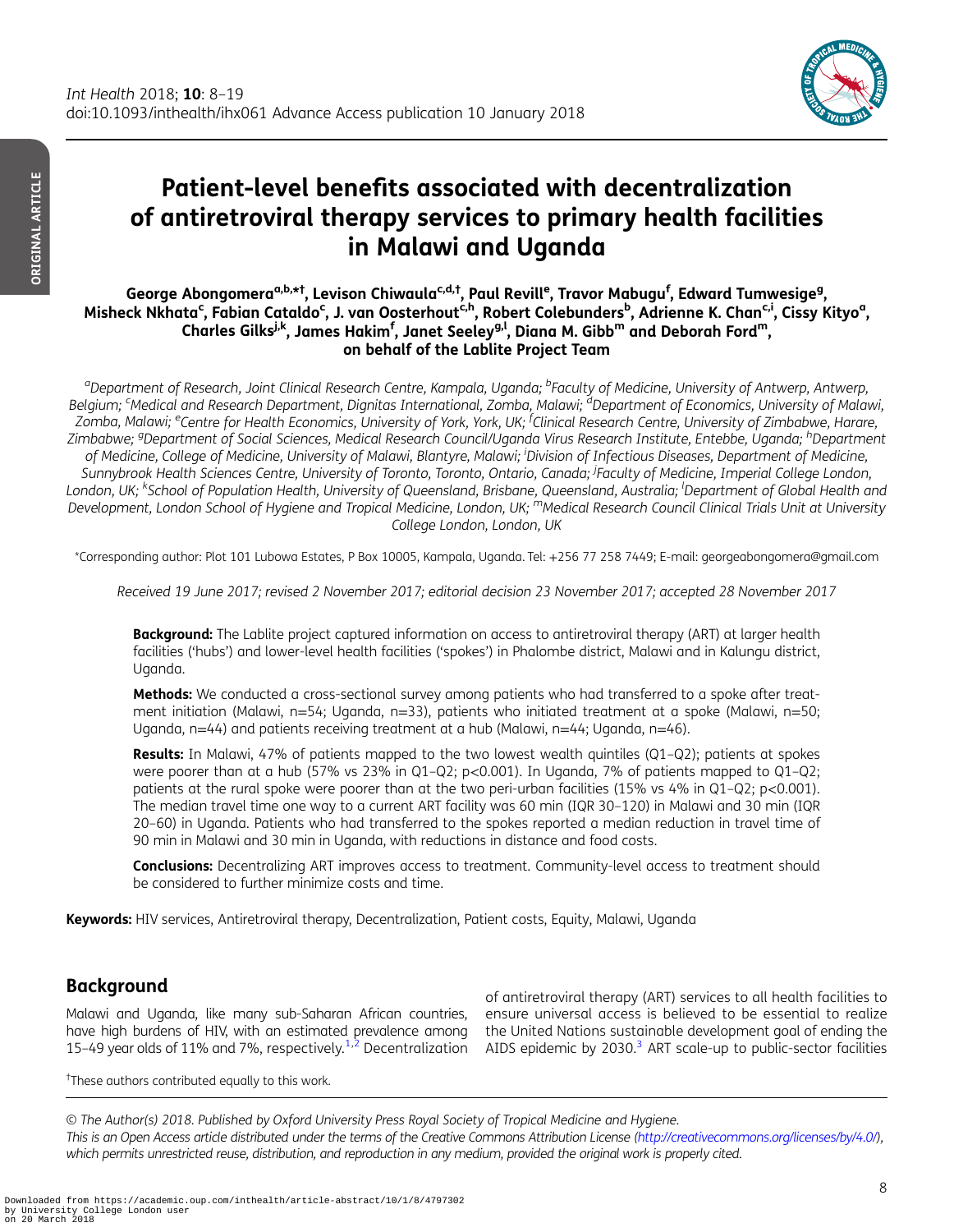commenced in 2004 in Malawi and in 2003 in Uganda. $4.5$  It is noteworthy that the roll-out of the Option B+ strategy (provision of lifelong ART for all pregnant and breastfeeding women) significantly accelerated decentralization of ART to peripheral lower-level health centres in Malawi. Following Option B+ rollout, the number of facilities providing integrated ART in Malawi doubled within a period of 6 months, from 303 in June 2011 to more than [6](#page-10-0)00 sites by the end of  $2011<sup>6</sup>$  In Uganda, ART scale-up happened more steadily, 1045 of 1309 (80%) Health Centre IIIs (facilities serving a subcounty) were providing ART for adults by June 2014.<sup>[7](#page-10-0)</sup> Despite significant progress, ART coverage (based on WHO 2013 guidelines criteria for eligibility to start ART; CD4 <500 cells/μL) at the end of 2014 reached only 6[7](#page-10-0)% in Malawi and 52% in Uganda.<sup>7,[8](#page-10-0)</sup> Furthermore if we consider the WHO 2015 quidelines of universal treatment, $9$ then the ART coverage is even lower. Challenges remain at each step of the HIV treatment cascade, from identifying and testing HIV-positive individuals to retaining those who have started treatment in care.<sup>[10](#page-10-0)-[12](#page-10-0)</sup>

The entry point of ART provision in sub-Saharan Africa was initially at tertiary- and large secondary-level health facilities, many of which were located in urban areas; therefore, individuals living in rural areas and poorer individuals were less likely to access HIV testing and treatment services due to transport costs, distance to facilities and other related socio-economic constraints. $13-15$  $13-15$  $13-15$  One of the strategies that has driven ART decentralization to primary care facilities is task-shifting, and this has been shown to reduce patient attrition without compromising clinical outcomes.<sup>[16](#page-11-0)-[18](#page-11-0)</sup> Studies on decentralization of ART to primary care facilities show better clinical outcomes driven by good adherence, retention in care and reduced loss to follow-up. $19-21$  $19-21$  However, there is limited information on the challenges for patients, including time and monetary costs, associated with accessing ART under different health service delivery models.<sup>22</sup>

The Lablite project worked with the Ministries of Health in Uganda, Malawi and Zimbabwe to investigate and support strategies to roll out HIV treatment safely and cost-effectively to primary care facilities in rural settings.<sup>23</sup> Project facilities were selected by Ministries of Health, and training of health workers, facility accreditation and ART provision were in accordance with national guidelines. As part of the project, we conducted crosssectional surveys of patients attending a regular (non-research) larger district-level facility ('hub') and two linked primary care facilities ('spokes') in Malawi and Uganda. Information was collected on patients' characteristics and access to ART. The aims of this study were to describe and compare the characteristics of patients accessing ART at hubs and spokes, to quantify the costs and challenges to patients of accessing ART and to describe any patient-reported differences in time, distance and cost to care following a transfer from hub to spoke.

# Methods

### Study setting

In Malawi, the project was implemented in Phalombe district in the southeastern region of the country. All the spoke facilities were rural, although the hub was located in the district town centre.

The hub, Holy Family Mission Hospital, a secondary referral hospital run by the Christian Hospital Association of Malawi (CHAM), has provided ART since 2008 and serves as the district referral hospital through a service agreement with the Phalombe District Health Office, which supervises all health services in the district (including hub and spoke sites). Within Phalombe district, during the Lablite project period, there were 14 spoke sites providing decentralized ART services, 5 of which had been providing ART services already and 9 of which started decentralization during the project. Decentralization of ART provision from hub to spoke sites was conducted as per Malawi Ministry of Health guidelines and has been previously described.<sup>24,25</sup> The two spoke study sites selected for this survey, Suksanje (45 km from the hub by dirt road) and Mpasa (7 km from the hub by dirt road) Health Centres (HCs), are primary health facilities that began decentralized provision of ART with the roll-out of Option B+ in the last quarter of 2011 and ART to all eligible patients since the second quarter of 2012. Prior to decentralization, HIV testing and counselling services were available but patients were referred for ART to either the hub site or to other larger spoke sites. ART services at the hub site are provided in a dedicated HIV clinic by specialized clinicians and nurses, and with the support of ART clerks and counsellors, and are generally well staffed with dedicated staffing compared with spoke sites. The hub site, as a referral hospital, also provides inpatient surgical, medical, paediatric, and labour and delivery services in addition to multiple specialized outpatient clinics (including general outpatient, antenatal and maternity care). In spoke sites, ART services are provided by District Health Office staff working at the site. Typically spoke sites may have one medical assistant/clinical officer and one or two nurses providing general outpatient, antenatal and maternity care. Health surveillance assistants, a formal community health worker cadre, provide ART clerk and counsellor support in spoke sites in addition to their other duties in health promotion and prevention. In Uganda, the study was implemented in Kalungu district, in the central region of the country. Bukulula HC IV (hub) supervises six HC IIIs (spokes); the two spokes, Lukaya HC III (4 km to hub) and Kiragga HC III (26 km to hub), were chosen in collaboration with the Ministry of Health and the District Health Office as part of planned decentralization of ART to lower-level facilities. The hub and one of the spokes (Lukaya HC III) were peri-urban, while Kiragga HC III was rural. In Uganda, a HC III is headed by a clinical officer, serves a subcounty and provides inpatient care and outpatient, antenatal, immunization and outreach services and environmental health; a HC IV is headed by a medical officer, serves a subdistrict and provides surgery, supervision of the lower-level HCs, data collection and health service planning, in addition to the services provided at the HC IIIs. The hub has provided ART since 2005. The two spokes started ART provision as outreach sites in the third quarter of 2012; Option B+ provision at the facilities began in the fourth quarter of 2012 and general ART onsite commenced in the first quarter of 2013. At the spokes, ART services are provided by a team led by a clinical officer and one or two nurses providing general outpatient, antenatal and maternity care; two to three community liaison volunteers/ expert patients offer counselling services, provide health talks and participate in home visits. At the hub, the team is more advanced in HIV treatment and care, and is led by a medical officer supported by a larger team consisting of a clinical officer, two to three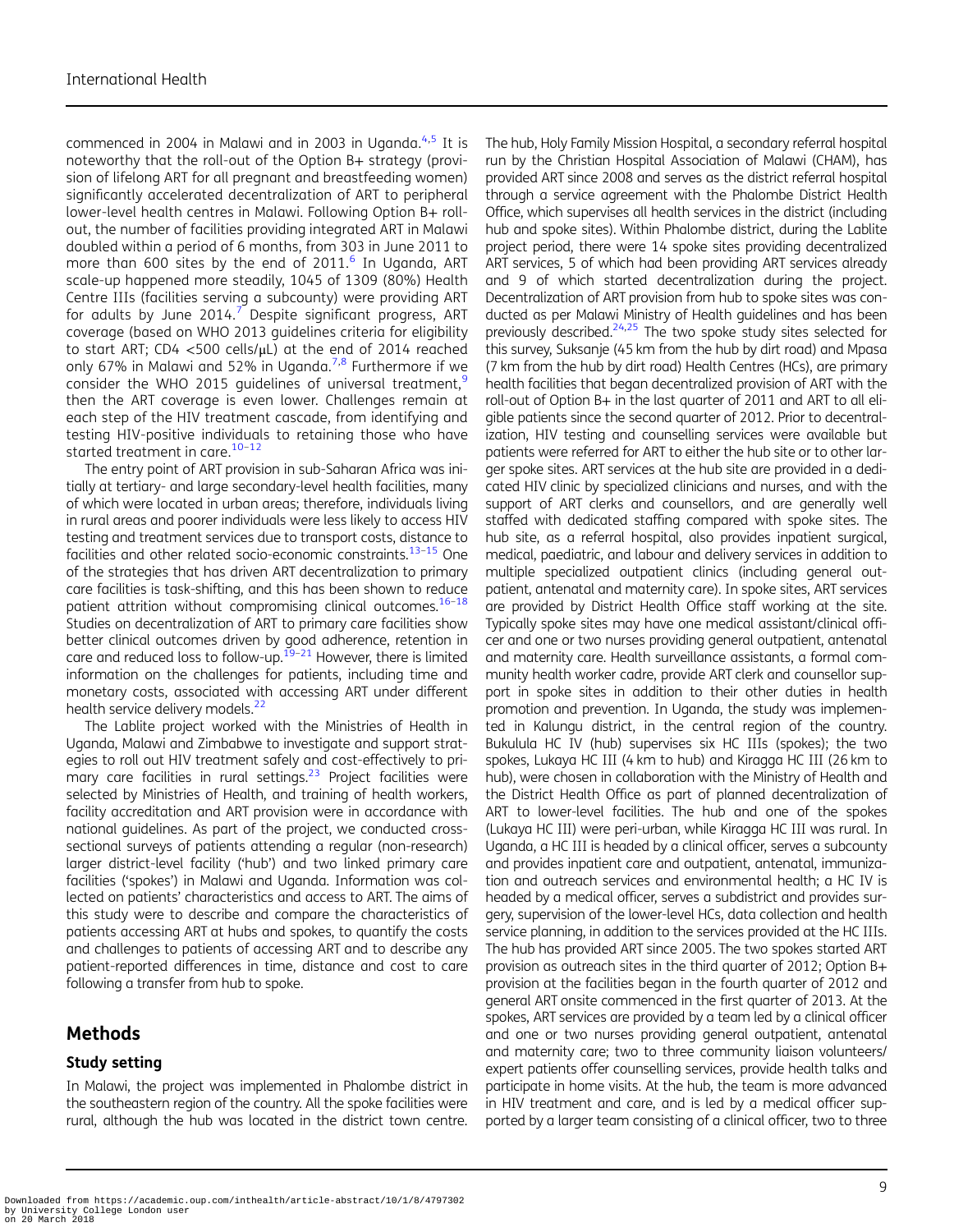nurses and four to five community liaison volunteers/expert patients with similar roles as in the spokes.

At the end of 2013 there were 6348 patients registered on ART at the hub in Malawi, 1312 at Sukasanje HC and 648 at Mpasa HC. At the end of 2014 there were 998 patients registered on ART at the hub in Uganda, 68 at Kiragga HC and 182 at Lukaya HC.

#### Study design

We conducted a cross-sectional survey among three groups of ART patients at the health facilities: patients who were on ART at the hub, patients who had initiated ART at a spoke and patients who had transferred to a spoke on ART. We collected sociodemographic information and information on access to ART at the current facility (time, cost, mode of transport) and at any previous facility. At the spokes, we purposively sampled approximately 50% of patients newly initiating ART and 50% of patients transferring into the facility having started treatment elsewhere (in Uganda, patients who started ART at the spokes during ART outreach provision and had not previously been treated elsewhere were not included as transfers). Patients newly initiating ART were approached if they had started treatment within the last 12 months (although when we looked at matched clinic data this requirement was not always met). Interviewers visited the facilities on ART clinic days and approached patients identified as eligible from patient registers and patient clinic cards until the quota was reached. We aimed to collect data on 50 patients at each facility. Sample sizes were pragmatic to allow us sufficient numbers to describe key outcomes, including travel time and distance to facility, while limited by researcher time and patient availability. Recruitment at the spokes proved difficult in Uganda because facilities were small. The interviews were conducted between January 2013 and January 2014 in Malawi and between February and October 2014 in Uganda.

#### Statistical analysis

The survey included most (but not all) questions used to derive the asset index in the Demographic Health Survey (DHS) data. In order to calculate a national asset index score for each study participant, we had to map participants in the corresponding DHS. $1,26$  $1,26$ The same approach was followed for Malawi and Uganda. In brief, we identified the overlapping questions between our survey and the DHS (collapsing response categories where necessary). We applied principal component analysis within the DHS data to estimate a national asset index score and corresponding wealth quintile cut-offs based on the variables common to the DHS and our survey. Correlations between the asset scores generated from the common set of variables and the asset scores for the full set of variables in the DHS data were very high (Malawi, r=0.93; Uganda, r=0.95). We applied the factor weights extracted from the DHS data set to our corresponding data set to assign each survey respondent a national asset index and then assigned a wealth quintile based on the cut-offs in the DHS data. $27,28$ 

Most analyses were descriptive.Within each country we tested for differences in patient characteristics and variables describing access to care between facilities, between hubs and spokes, and, at spokes, between patients newly initiating ART and patients who transferred into the facility on ART. Access to care pre- and post-transfer was compared among patients who transferred in at the spokes. Proportions were compared using  $\chi^2$  tests. The Wilcoxon rank sum test or Kruskal–Wallis test (>2 groups) was used to compare distributions of continuous variables between groups. The Wilcoxon signed-rank test was used to compare continuous variables pre- and post-transfer in the same individuals. All data were analysed using Stata 12.0 (StataCorp, College Station, TX, USA).

#### Results

In Malawi, 44 patients were interviewed at the hub and 104 patients were interviewed at the spokes; 54/104 (52%) patients at the spokes had started ART elsewhere and transferred in for care (20% of transfers had received treatment at the hub prior to transfer, 67% had transferred from other large primary care facilities in the district with longer-established ART provision and 13% had transferred from other facilities, including some out of the district). In Uganda, 46 patients were interviewed at the hub and 77 patients were interviewed at the spokes; 33/77 (45%) patients at the spokes had transferred into care (36% of transfers had received treatment at the hub prior to transfer and the remainder had transferred from a variety of facilities; see Table 1).

#### Characteristics of patients

The majority of patients were female (74% in Malawi, 72% in Uganda). The median age at interview was 36 y (IQR 30–46) in Malawi and 35 y (IQR 28–44) in Uganda. Education levels were low (82% in Malawi, 67% in Uganda had not completed primary

**Table 1.** Number of participants interviewed at the hub and spokes in Malawi and Uganda

|                     | Malawi ( $n=148$ )            |                         |                     | Uganda ( $n=123$ )  |                       |                      |  |  |
|---------------------|-------------------------------|-------------------------|---------------------|---------------------|-----------------------|----------------------|--|--|
|                     | Holy Family<br>Hospital (hub) | Sukasanje<br>HC (spoke) | Mpasa HC<br>(spoke) | Bukulua HC<br>(hub) | Kiragga HC<br>(spoke) | Lukaya HC<br>(spoke) |  |  |
| New ART initiations |                               | 24                      | 26                  |                     | 22                    | 22                   |  |  |
| Transfers in        |                               | 29                      | 25                  |                     | 18                    | 15                   |  |  |
| Total patients      | 44                            | 53                      | 51                  | 46                  | 40                    | 37                   |  |  |

Downloaded from https://academic.oup.com/inthealth/article-abstract/10/1/8/4797302 by University College London user on 20 March 2018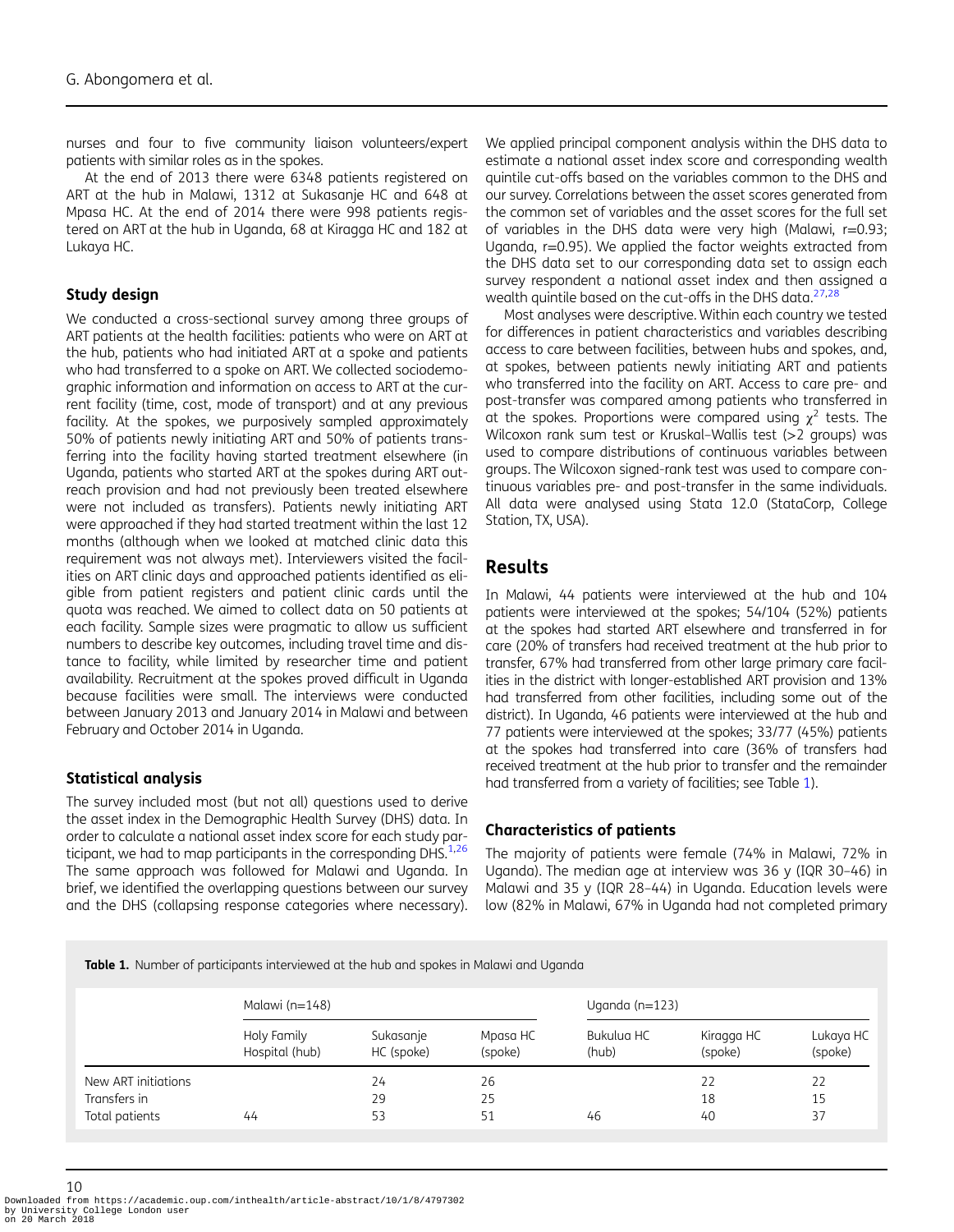education) and the principal occupation was farming (68% in Malawi, 62% in Uganda).

Characteristics of the patients are shown in Table [2](#page-4-0) by facility and in Table [3](#page-6-0) for patients at the spokes split by those newly initiating ART and those transferring into the facility on ART. In Uganda, patients interviewed at spokes tended to be younger than patients at the hub (p=0.002); there was no difference by facility in Malawi (p=0.21) (Table 2). Proportionally more females were interviewed at the spokes than at the hubs (79% vs 61% [p=0.03] in Malawi; 81% vs 59% [p=0.009] in Uganda), probably related to Option B+ provision, which rolled out at the spokes ahead of general ART. Where information on the reason for ART initiation was available, higher proportions of women initiated for Option B+ at the spokes than the hubs (45% vs 24% [p=0.06] in Malawi, 66% vs 10% [p<0.001] in Uganda). Education levels were similar across facilities in Malawi (p=0.57). In Uganda, education levels differed between facilities (p=0.01); patients at the rural spoke (Kiragga HC) had lower levels of education than patients at the other two peri-urban facilities.

In Malawi, the asset index differed by facility. Patients tended to be poorer at the spokes than at the hub ( $p < 0.001$  $p < 0.001$ ) (Figure 1a); 25% of patients at the spokes were in the lowest national wealth quintile and 57% fell into one of the two lowest quintiles. This difference in asset index between hub and spokes persisted if Option B+ women and women with an unknown reason for ART initiation were excluded (p<0.001). In Uganda, the asset index also differed by facility (p<0.001) (Figure [1](#page-7-0)b). Patients at the rural spoke (Kiragga HC) were on average poorer than patients at the other peri-urban facilities; 15% of patients at the rural spoke were in one of the two lowest quintiles, compared with only 4% at the other peri-urban facilities. Excluding Option B+ women and women with an unknown reason for ART initiation, evidence of patients at Kiragga HC being poorer remained (p=0.002).

Characteristics of the patients at the spokes who started ART at the facility were no different from those who transferred into the spokes for follow-up on ART, with the exception of time on ART; transfers in were more likely to have been on ART longer at the time of interview (Table 2). There was no evidence that transfers were wealthier than patients newly initiating ART (p=0.90, Malawi; p=0.22, Uganda).

#### Access to ART services

The distance patients travelled and time taken to travel to their current ART facility are summarized in Table [4](#page-8-0). In Malawi, the median distance travelled was 6 km (IQR 2–11) and the time taken was 1 h (IQR 30–120 min); the majority of patients walked (66%). There was no difference between facilities in either distance to the facility ( $p=0.14$ ) or time to travel to the facility ( $p=0.11$ ). A higher proportion walked to the spokes (74%) than to the hub (48%; p=0.002). In Uganda, the median distance travelled was 4 km (IQR 1.5–8) and time taken was 30 min (IQR 20–60); 40% of patients walked, 13% travelled by bike and the remaining 47% used motorized transport (mostly motorbike taxi). Patients travelled further to the hub on average than to the spokes (p<0.001) and took longer to travel there (p<0.001). The majority used motorized transport to travel to the hub (61%), with only 22% walking to the hub. More walked to the spokes (51%; p=0.007).

In Malawi, only five patients paid for transport (all at the hub). The cost of food per visit was higher at the spokes than at the hub (p<0.001) (Table 4); 21% of hub patients reported incurring food costs, compared with 63% of patients attending spokes. In Uganda, transport costs were incurred by 46% of patients; the average transport costs were higher at the hub than at the spokes (p<0.001). The expenditure on food per visit was also higher at the hub than at the spokes (p<0.001); 89% of patients reported incurring food costs at the hub compared with 45% of patients at the spokes.

In Malawi, 67% of patients at the hub said there was a closer ART facility to home and none at the spokes; corresponding numbers for Uganda were 35% and 16%, respectively. At the hubs, most patients who gave a reason for not moving to a facility closer to home said they liked the facility they were at (23 in Malawi, 6 in Uganda). Five patients at the Ugandan hub were in the process of transferring closer to home. Only three patients (all in Malawi) reported that they did not want to receive ART close to home for fear of people knowing they were on HIV treatment. Seven of the 12 patients at the spokes in Uganda reported their nearest clinic was a 'Uganda Cares clinic', which is less than a 5 min walk from Lukaya HC where they were being seen; 2 liked the clinic they were at and 2 worked at the clinic they were at.

#### Patient-level benefits of decentralizing ART

All 54 patients at the spokes in Malawi who had transferred in for care while already on ART had moved to receive treatment closer to home (62% patient request, 38% clinician referral). In Uganda, 58% had moved to be closer to home (52% patient request, 6% clinician referral); other reasons for transferring included a change in circumstances (15%), reducing travel or clinic costs (12%), reducing clinic waiting time (9%) and other (6%).

In Malawi, patients who transferred to a spoke reported significant savings in time spent travelling to the clinic post-transfer (median 90 min [IQR 40–145]; p<0.001) (Table 5 and Figure [2\)](#page-9-0). Corresponding reductions in distance to the health facility were also reported (median 7.6 km [IQR 3–11]; p<0.001). The majority of patients walked (70%) to their ART facility pre-transfer and to their current facility (74%); although there were no patient-borne costs of travel pre- or post-transfer, two patients were taken by ambulance pre-transfer, and this was no longer necessary. In Uganda, the median reductions in time (30 min [IQR 10–60]) and distance (4 km [IQR 3.5–6]) were less than in Malawi, but there were substantial changes in the mode of transport, with only 6% of patients walking or using their own or a borrowed bike pretransfer compared with 58% post-transfer, leading to significant savings in transport costs. The median travel costs per round trip in Uganda decreased by US\$1.80 (Table [5](#page-9-0)). In both countries there were reported reductions in the median cost of food per visit among patients who transferred to the spoke, although reductions were less in Malawi than in Uganda (from US\$0.25 to 0.23 in Malawi and by US\$0.40 in Uganda) (Table [5\)](#page-9-0).

# **Discussion**

Barriers to ART access that affect different subgroups of people disproportionately can exacerbate inequality in access and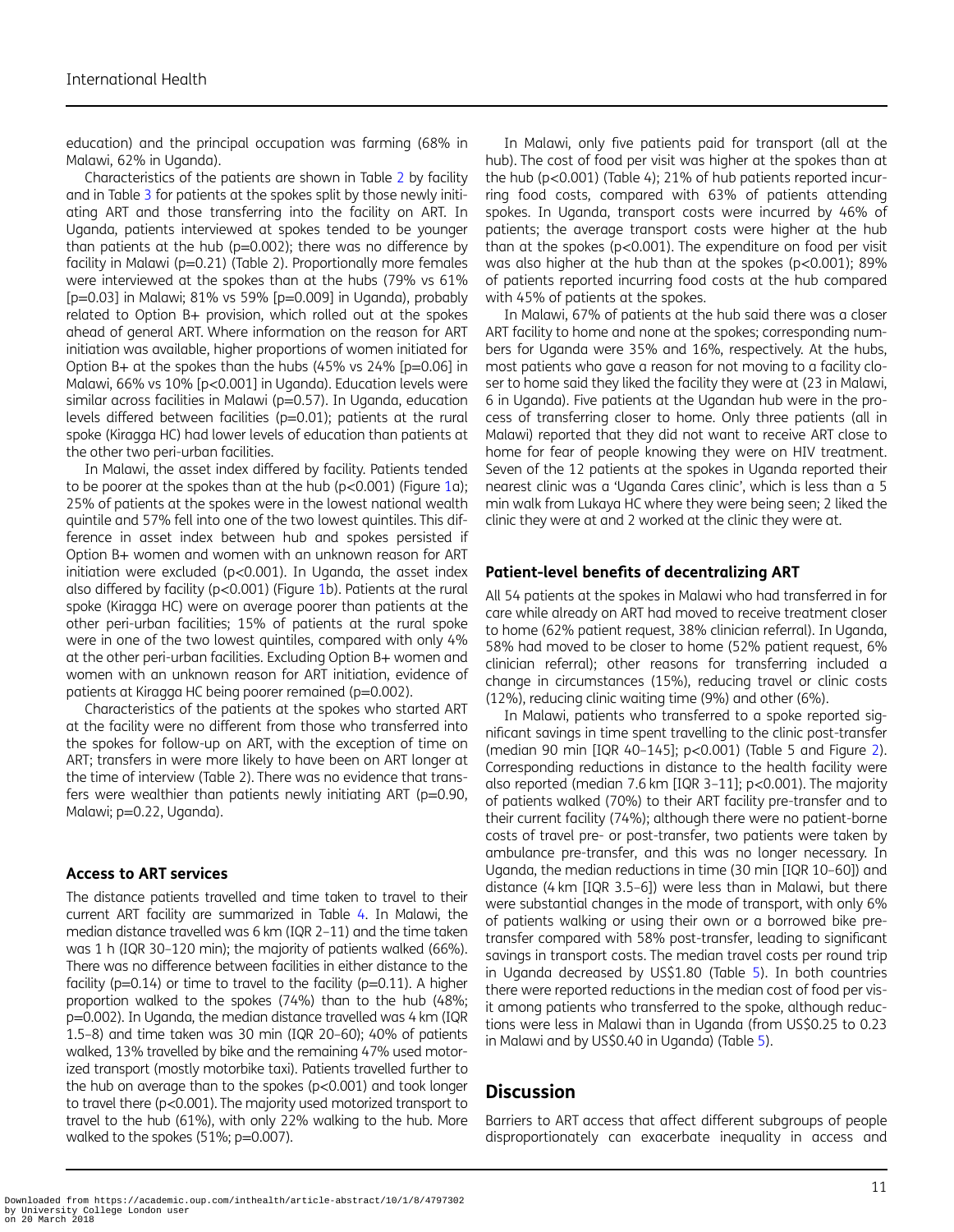<span id="page-4-0"></span>**Table 2.** Characteristics of participants at interview by current ART facility

|                                       | Malawi       |                          |                 |                              |                              | Uganda       |                        |                       |                                |                               |  |
|---------------------------------------|--------------|--------------------------|-----------------|------------------------------|------------------------------|--------------|------------------------|-----------------------|--------------------------------|-------------------------------|--|
|                                       | Hub $(n=44)$ | Sukasanje HC<br>$(n=53)$ | Mpasa HC (n=51) | Spokes combined<br>$(n=104)$ | Hub vs<br>spokes,<br>p-value | Hub $(n=46)$ | Kiragga HC<br>$(n=40)$ | Lukaya HC<br>$(n=37)$ | Spokes<br>combined<br>$(n=77)$ | Hub vs<br>spokes,<br>p-value) |  |
| Age, median<br>(IQR), y<br>Sex, n (%) | 38 (30-46)   | $38(31-50)$              | $35(29-40)$     | $36(30-47)$                  | 0.91                         | $40(31-49)$  | 33 (28–45)             | $33(25-39)$           | $33(26-42)$                    | 0.002                         |  |
| Male                                  | 17 (39)      | 12(23)                   | 10 (20)         | 22(21)                       | 0.03                         | 19(41)       | 10(25)                 | 5(14)                 | 15 (19)                        | 0.009                         |  |
| Female                                | 27(61)       | 41(77)                   | 41 (80)         | 82 (79)                      |                              | 27 (59)      | 30 (75)                | 32 (87)               | 62 (81)                        |                               |  |
| Reason for starting ART, n (%)        |              |                          |                 |                              |                              |              |                        |                       |                                |                               |  |
| Male for own<br>health                | 17 (39)      | 12 (23)                  | 10 (20)         | 22 (21)                      | 0.04                         | 19 (41)      | 10(25)                 | 5(14)                 | 15 (19)                        | < 0.001                       |  |
| Female for<br>own health              | 19 (43)      | 29 (55)                  | 14 (27)         | 43(41)                       |                              | 18 (39)      | 6(15)                  | 7(19)                 | 13(17)                         |                               |  |
| Female for<br>Option B+               | 6(14)        | 12(23)                   | 23 (45)         | 35 (34)                      |                              | 2(4)         | 14 (35)                | 11 (30)               | 25 (32)                        |                               |  |
| Female, not<br>known                  | 2(5)         | 0(0)                     | 4(8)            | 4(4)                         |                              | 7(15)        | 10(25)                 | 14 (38)               | 24(31)                         |                               |  |
| Time on ART, n (%)                    |              |                          |                 |                              |                              |              |                        |                       |                                |                               |  |
| <6 months                             | 26 (81)      | 21(41)                   | 22 (49)         | 43(45)                       | 0.002                        | 9(29)        | 14 (67)                | 5(22)                 | 19 (43)                        | 0.003                         |  |
| 6-12 months                           | 3(9)         | 11(22)                   | 7(16)           | 18 (19)                      |                              | 3(10)        | 2(10)                  | 7(30)                 | 9(20)                          |                               |  |
| 12-24 months                          | 3(9)         | 10 (20)                  | 14 (31)         | 24 (25)                      |                              | 10(33)       | 5(24)                  | 10(44)                | 15 (34)                        |                               |  |
| $\geq$ 24 months                      | 0(0)         | 9(18)                    | 2(4)            | 11(11)                       |                              | 9(29)        | 0(0)                   | 1(4)                  | 1(2)                           |                               |  |
| Highest education attained, n (%)     |              |                          |                 |                              |                              |              |                        |                       |                                |                               |  |
| None/pre-<br>primary                  | 7(17)        | 13 (25)                  | 10 (20)         | 23 (22)                      | 0.66                         | 8(17)        | 12 (30)                | 6(16)                 | 18 (23)                        | 0.75                          |  |
| Some primary                          | 27(64)       | 32 (60)                  | 30 (59)         | 62 (60)                      |                              | 23 (50)      | 22 (55)                | 12 (32)               | 34(44)                         |                               |  |
| Completed<br>primary                  | 4(10)        | 3(6)                     | 4(8)            | 7(7)                         |                              | 8(17)        | 1(3)                   | 5(14)                 | 6(8)                           |                               |  |
| Some<br>secondary                     | 3(7)         | 4(8)                     | 6(12)           | 10(10)                       |                              | 3(7)         | 5(13)                  | 14 (38)               | 19 (25)                        |                               |  |
| Completed<br>secondary                | 1(2)         | 1(2)                     | 1(2)            | 2(2)                         |                              | 3(7)         | 0(0)                   | 0(0)                  | 0(0)                           |                               |  |
| Higher                                | 0(0)         | 0(0)                     | 0(0)            | 0(0)                         |                              | 1(2)         | 0(0)                   | 0(0)                  | 0(0)                           |                               |  |
| Main occupation, n (%)                |              |                          |                 |                              |                              |              |                        |                       |                                |                               |  |
| Farmer                                | 35 (80)      | 35 (66)                  | 31 (61)         | 66 (63)                      | 0.14                         | 33 (72)      | 33 (83)                | 10(27)                | 43 (56)                        | 0.11                          |  |
| Employee                              | 3(7)         | 3(6)                     | 2(4)            | 5(5)                         |                              | 4(9)         | 4(10)                  | 13 (35)               | 17(22)                         |                               |  |
|                                       | 4(9)         | 10 (19)                  | 16 (31)         | 26 (25)                      |                              | 6(13)        | 1(3)                   | 8(22)                 | 9(12)                          |                               |  |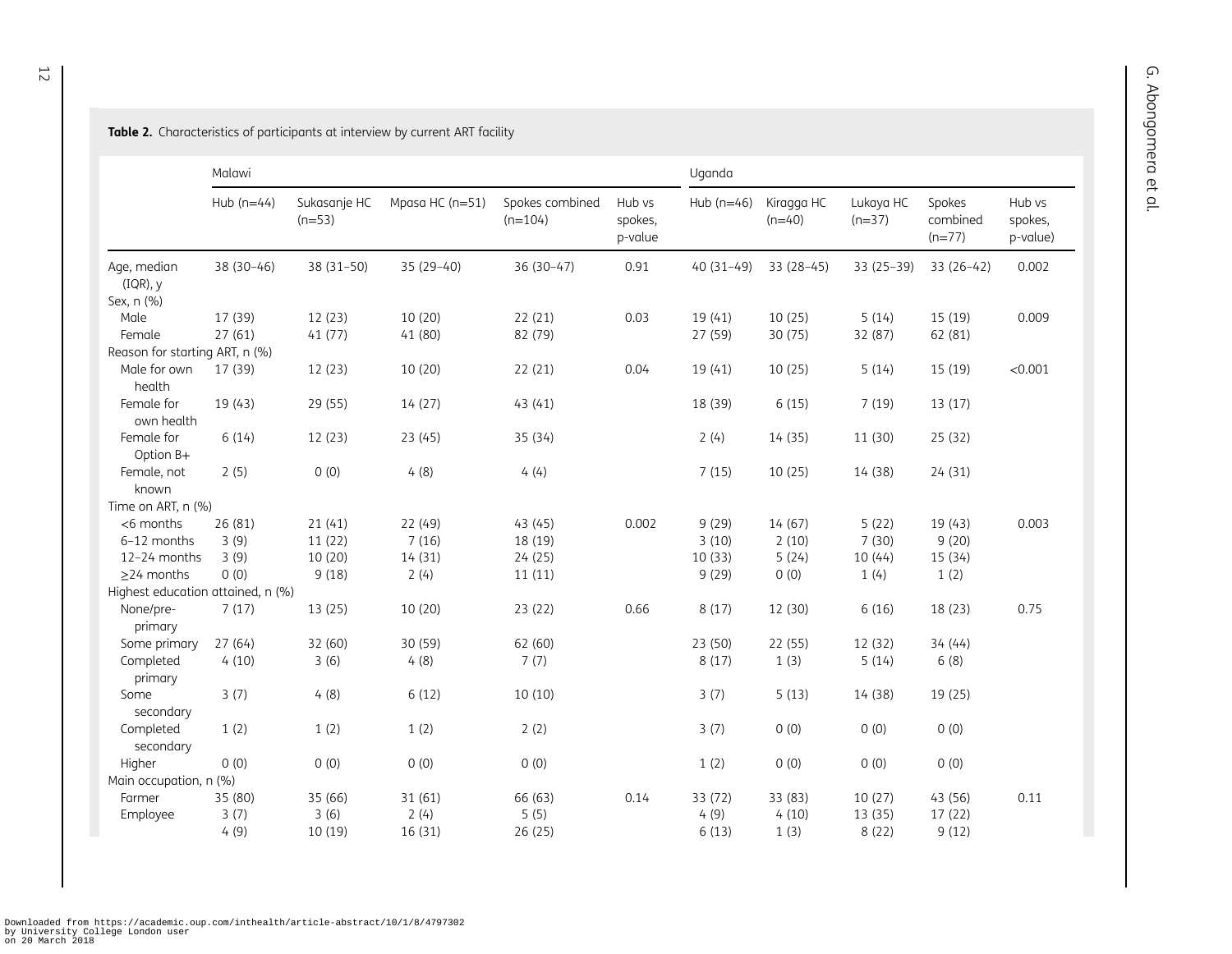| Family                 |         |         |         |                                                                                                    |         |                                                |            |                |      |
|------------------------|---------|---------|---------|----------------------------------------------------------------------------------------------------|---------|------------------------------------------------|------------|----------------|------|
| business/              |         |         |         |                                                                                                    |         |                                                |            |                |      |
| self-                  |         |         |         |                                                                                                    |         |                                                |            |                |      |
| employed               |         |         |         |                                                                                                    |         |                                                |            |                |      |
| Causal labour          | 2(5)    | 5(9)    | 2(4)    | 7(7)                                                                                               | 3(7)    | 1(3)                                           | 2(5)       | 3(4)           |      |
| Other                  | 0(0)    | 0(0)    | 0(0)    | 0(0)                                                                                               | 0(0)    | $1^*(3)$                                       | $4**$ (11) | 5(6)           |      |
| Asset index            |         |         |         | $0.3 (-1.0-1.3) -1.1 (-1.7-0.1) -1.1 (-1.5 \text{ to } -0.2) -1.1 (-1.6 \text{ to } -0.2) < 0.001$ |         | $0.9(0.3-1.8)$ $0.6(-0.1-1.1)$ 1.9 $(0.9-3.1)$ |            | $0.9(0.3-1.9)$ | 0.99 |
| score, median          |         |         |         |                                                                                                    |         |                                                |            |                |      |
| (IOR)                  |         |         |         |                                                                                                    |         |                                                |            |                |      |
| Wealth quintile, n (%) |         |         |         |                                                                                                    |         |                                                |            |                |      |
| Lowest                 | 4(9)    | 14 (26) | 12(24)  | 26(25)                                                                                             | 0(0)    | 1(3)                                           | 0(0)       | 1(1)           |      |
|                        | 6(14)   | 18 (34) | 15 (29) | 33 (32)                                                                                            | 1(2)    | 5(13)                                          | 2(5)       | 7(9)           |      |
| 3                      | 11(25)  | 7(13)   | 15 (29) | 22(21)                                                                                             | 14(30)  | 10(25)                                         | 5(14)      | 15 (19)        |      |
| 4                      | 16 (36) | 11(21)  | 7(14)   | 18(17)                                                                                             | 17(37)  | 20(50)                                         | 8(22)      | 28 (36)        |      |
| Highest                | 7(16)   | 3(6)    | 2(4)    | 5(5)                                                                                               | 14 (30) | 4(10)                                          | 22 (59)    | 26 (34)        |      |

Unless specified percentages are of non-missing values.

\*Housewife; \*\*one fisherman, three housewives.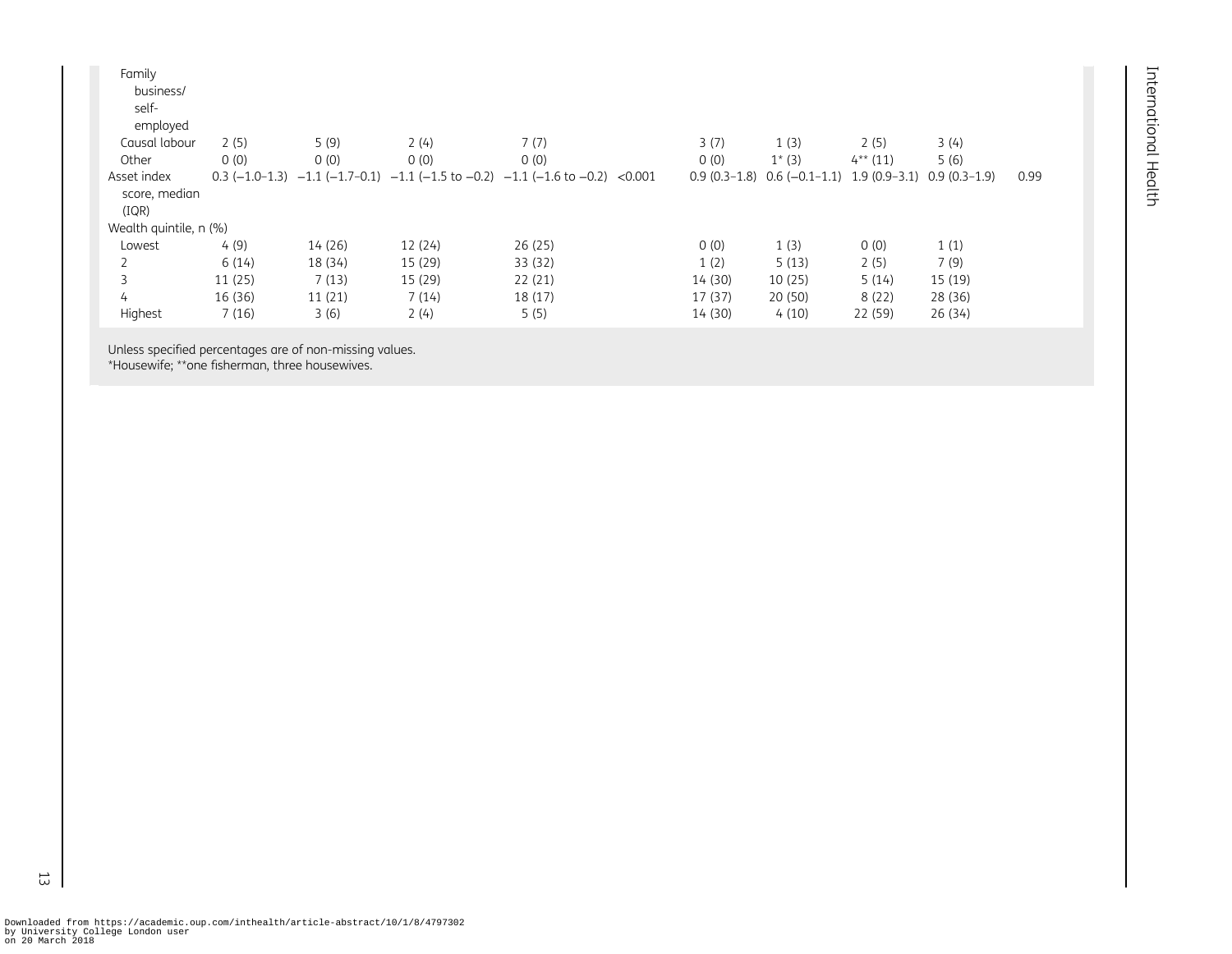<span id="page-6-0"></span>**Table 3.** Characteristics of participants at interview at the spokes by status at ART registration at the facility

|                                   | Malawi                            |                                | Uganda                    |                                                     |                                   |                                |                          |                                                     |
|-----------------------------------|-----------------------------------|--------------------------------|---------------------------|-----------------------------------------------------|-----------------------------------|--------------------------------|--------------------------|-----------------------------------------------------|
|                                   | New ART<br>initiation<br>$(n=50)$ | Transfer in on ART<br>$(n=54)$ | All patients<br>$(n=104)$ | New ART<br>initiation vs<br>transfer in,<br>p-value | New ART<br>initiation<br>$(n=44)$ | Transfer in on<br>ART $(n=33)$ | All patients<br>$(n=77)$ | New ART<br>initiation vs<br>transfer in,<br>p-value |
| Age, median (IQR), y              | $35(28-48)$                       | $36(31-45)$                    | $36(30-47)$               | 0.31                                                | $30(25-41)$                       | $35(29-42)$                    | $33(26-42)$              | 0.12                                                |
| Sex, n (%)                        |                                   |                                |                           |                                                     |                                   |                                |                          |                                                     |
| Male                              | 9(18)                             | 13 (24)                        | 22(21)                    | 0.45                                                | 8(18)                             | 7(21)                          | 15 (19)                  | 0.74                                                |
| Female                            | 41 (82)                           | 41 (76)                        | 82 (79)                   |                                                     | 36 (82)                           | 26 (79)                        | 62 (81)                  |                                                     |
| Reason for starting ART, n (%)    |                                   |                                |                           |                                                     |                                   |                                |                          |                                                     |
| Male for own health               | 9(18)                             | 13(24)                         | 22(21)                    | 0.60                                                | 8(18)                             | 7(21)                          | 15 (19)                  | 0.98                                                |
| Female for own health             | 22(44)                            | 21 (39)                        | 43(41)                    |                                                     | 8(18)                             | 5(15)                          | 13 (17)                  |                                                     |
| Female for Option B+              | 16 (32)                           | 19 (35)                        | 35 (34)                   |                                                     | 14(32)                            | 11(33)                         | 25(32)                   |                                                     |
| Female, not known                 | 3(6)                              | 1(2)                           | 4(4)                      |                                                     | 14(32)                            | 10 (30)                        | 24(31)                   |                                                     |
| Time on ART, n (%)                |                                   |                                |                           |                                                     |                                   |                                |                          |                                                     |
| $<$ 6 months                      | 35 (76)                           | 8(16)                          | 43(45)                    | < 0.001                                             | 17 (59)                           | 2(13)                          | 19 (43)                  | < 0.001                                             |
| 6-12 months                       | 8(17)                             | 10 (20)                        | 18 (19)                   |                                                     | 7(24)                             | 2(13)                          | 9(20)                    |                                                     |
| 12-24 months                      | 3(7)                              | 21(42)                         | 24(25)                    |                                                     | 5(17)                             | 10(67)                         | 15(34)                   |                                                     |
| >24 months                        | 0(0)                              | 11(22)                         | 11(11)                    |                                                     | 0(0)                              | 1(7)                           | 1(2)                     |                                                     |
| Highest education attained, n (%) |                                   |                                |                           |                                                     |                                   |                                |                          |                                                     |
| None/pre-primary                  | 17(34)                            | 6(11)                          | 23(22)                    | 0.06                                                | 10(23)                            | 8(24)                          | 18 (23)                  | 0.45                                                |
| Some primary                      | 24(48)                            | 38 (70)                        | 62 (60)                   |                                                     | 18 (41)                           | 16 (48)                        | 34(44)                   |                                                     |
| Completed primary                 | 4(8)                              | 3(6)                           | 7(7)                      |                                                     | 3(7)                              | 3(9)                           | 6(8)                     |                                                     |
| Some secondary                    | 4(8)                              | 6(11)                          | 10(10)                    |                                                     | 13 (30)                           | 6(18)                          | 19 (25)                  |                                                     |
| Completed secondary               | 1(2)                              | 1(2)                           | 2(2)                      |                                                     | 0(0)                              | 0(0)                           | 0(0)                     |                                                     |
| Main occupation, n (%)            |                                   |                                |                           |                                                     |                                   |                                |                          |                                                     |
| Farmer                            | 35 (70)                           | 31 (57)                        | 66 (63)                   | 0.34                                                | 23 (52)                           | 20(61)                         | 43 (56)                  | 0.06                                                |
| Employee                          | 1(2)                              | 4(7)                           | 5(5)                      |                                                     | 14 (32)                           | 3(9)                           | 17 (22)                  |                                                     |
| Family business/self-employed     | 12 (24)                           | 14 (26)                        | 26 (25)                   |                                                     | 4(9)                              | 5(15)                          | 9(12)                    |                                                     |
| Causal labour                     | 2(4)                              | 5(9)                           | 7(7)                      |                                                     | 0(0)                              | 3(9)                           | 3(4)                     |                                                     |
| Other                             | 0(0)                              | 0(0)                           | 0(0)                      |                                                     | $3*(7)$                           | $2^{**}$ (6)                   | 5(6)                     |                                                     |
| Asset index score, median (IQR)   | $-1.1$ $(-1.7-0.1)$               | $-1.2$ ( $-1.6$ to $-0.5$ )    | $-1.1$ (-1.6 to $-0.2$ )  | 0.90                                                | $1.0(0.5-2.4)$                    | $0.7(0.1-1.5)$                 | $0.9(0.3-1.9)$           | 0.22                                                |
| Wealth quintile, n (%)            |                                   |                                |                           |                                                     |                                   |                                |                          |                                                     |
| Lowest                            | 14 (28)                           | 12 (22)                        | 26(25)                    |                                                     | 1(2)                              | 0(0)                           | 1(1)                     |                                                     |
| $\overline{2}$                    | 13 (26)                           | 20 (37)                        | 33 (32)                   |                                                     | 2(5)                              | 5(15)                          | 7(9)                     |                                                     |
| 3                                 | 11(22)                            | 11 (20)                        | 22(21)                    |                                                     | 6(14)                             | 9(27)                          | 15 (19)                  |                                                     |
| 4                                 | 10 (20)                           | 8(15)                          | 18 (17)                   |                                                     | 17 (39)                           | 11(33)                         | 28 (36)                  |                                                     |
| Highest                           | 2(4)                              | 3(6)                           | 5(5)                      |                                                     | 18 (41)                           | 8(24)                          | 26 (34)                  |                                                     |

Unless specified, percentages are of non-missing values.

\*Three housewives; \*\*one fisherman, one housewife.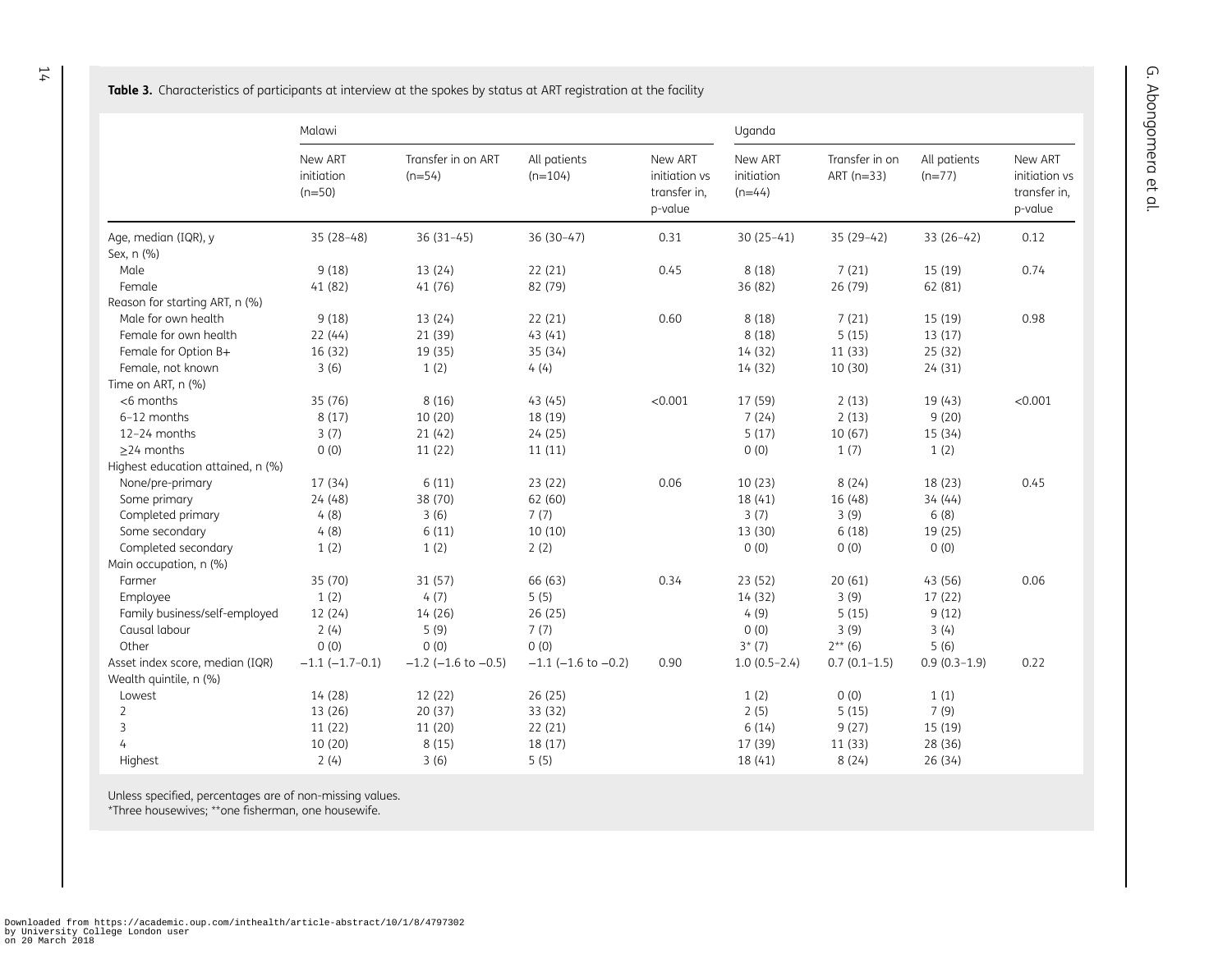<span id="page-7-0"></span>

Figure 1. Proportion of patients interviewed by wealth quintile at the study facilities compared with population figures for the corresponding region.

ultimately health outcomes. One of the most commonly cited barriers to accessing ART services is the cost associated with tra-vel to the health facility.<sup>[13,15](#page-11-0),[29](#page-11-0)-[31](#page-11-0)</sup> Travel to the health facility presents both direct monetary and indirect opportunity costs (such as time taken off from work). In this study we captured information on access to ART before and after transferring into lowerlevel health facilities in 87 patients in Malawi and Uganda; the majority of these patients transferred as a result of decentralization of ART services to facilities nearer to where they live.

In both countries, patients who had transferred to the primary care facilities (spokes) for follow-up after initiating ART elsewhere reported significant savings in time spent travelling to their ART facility and reductions in the distance from home to the facility post-transfer. In Uganda, a substantial proportion was able to walk to care, having previously used paid transport, resulting in savings in transport costs; a median saving per round trip of US\$1.80 is substantial when 33% of the population lives on less than US\$2 per day and 63% on less than US\$3. $32$ Although in Malawi most patients walked to their health facility, an earlier study in Malawi found that patients accessing care at a tertiary referral hospital incurred significantly higher travelrelated expenses than patients in decentralized care.<sup>13</sup> In both countries there were reductions in the cost of food per visit to the health facility; although reductions were less in Malawi than in Uganda, the population in Malawi is poorer, with 70% living on less than US\$2 per day.<sup>[32](#page-11-0)</sup> These direct benefits to patients may explain why some studies on decentralization of ART have shown reduced loss to follow-up and better adherence and retention in care in local vs centralized care.<sup>19-[21](#page-11-0)</sup>

Despite the benefits of decentralization, patients at the primary care facilities in Malawi were still travelling (one way) on average for 1 h to access ART services, mostly on foot, similar to findings for patients accessing ART in decentralized care in Zomba district, Malawi.<sup>[13](#page-11-0)</sup> In Uganda, patients travelled for half an hour. If one adds this to the time spent at the facility, a substantial amount of time is still required to access ART services and most patients collect drugs at least every 3 months, often more frequently, particularly if drug supplies are low. Although children were not included in this study, children and some adults need to be accompanied to the facility, increasing the

burden on the population. Pinto et  $al.13$  $al.13$  reported additional barriers to accessing care, including missing work and lost income, which we did not measure. As patients will be on ART for life, there is an urgent need to consider alternative ways to deliver ART to stable patients, for example drug collection points within the community or supplies of ART for longer periods of time. $33$ 

At the hubs, significant proportions of patients reported not accessing ART at their nearest ART facility. There seemed to be reluctance to move to a new facility having started ART in secondary care, which we have found previously in northern Uganda and others have also reported. $34-36$  $34-36$  $34-36$  In contrast to some previous studies,<sup>[37](#page-11-0)</sup> stigma did not appear to be a major barrier to treatment close to home. It may be that despite poverty, some patients prefer accessing treatment at secondary facilities (hubs), even if further from home, due to their perceived higher quality of care. The extent to which the interplay between these factors affects access is not yet fully understood. $38$ 

Anonymous HIV testing in DHS studies in the past has shown that HIV is present disproportionately among individuals of higher socio-economic status. $39$  It is not clear to what extent, because in the past ART was initially only available to wealthier individuals; this may now be changing with the availability of free treatment and greater ART coverage. Patients included in this study in Malawi represented the region's socio-economic distribution. Patients receiving care at the spokes were poorer than those at the hub. This suggests that decentralization is benefiting poorer individuals; an alternative, less likely explanation is that richer patients are more able to stay at hubs, particularly if fee-paying, which is the case for some in Malawi. Patients in Uganda appeared better off on average than others in the region, with the possible exception of the rural spoke. Notably, 82% of the population in Uganda resides in rural areas, so decentralization is probably also benefiting the poorer population here.<sup>[40](#page-11-0)</sup> The periurban spoke is located closer to the hub, close to a major highway to Kampala and is a truck driver's stopping point, providing opportunities for income for inhabitants, and is therefore not typical of primary care facilities.

Prior to collecting the data, we hypothesized that patients transferring into the spokes on ART might be wealthier than patients newly initiating ART at the spokes, reasoning that some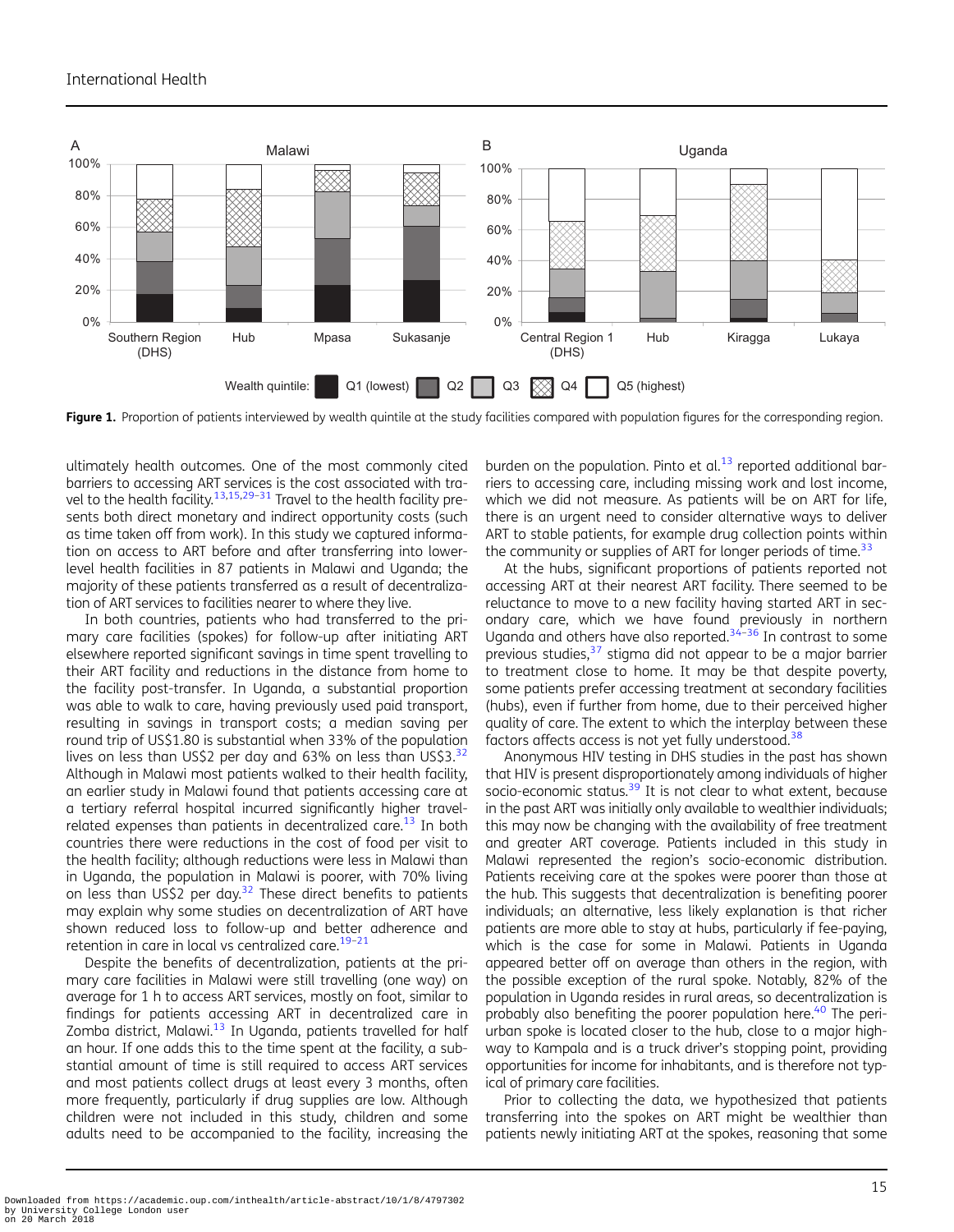#### <span id="page-8-0"></span>Table 4. Access to current ART facility

|                                               | Malawi       |                          |                      |                                 | Uganda             |                        |                       |                                |  |
|-----------------------------------------------|--------------|--------------------------|----------------------|---------------------------------|--------------------|------------------------|-----------------------|--------------------------------|--|
|                                               | Hub $(n=44)$ | Sukasanje HC<br>$(n=53)$ | Mpasa HC<br>$(n=51)$ | Spokes<br>combined<br>$(n=104)$ | Hub $(n=46)$       | Kiragga HC<br>$(n=40)$ | Lukaya HC<br>$(n=37)$ | Spokes<br>combined<br>$(n=77)$ |  |
| Distance, median (IQR), km                    | $5(2-17)$    | $7(4-10)$                | $5(1-8)$             | $6(2-9.5)$                      | $7(4-17)$          | $3(1.5-7)$             | $2.5(1-5)$            | $3(1-5)$                       |  |
| Time, median (IQR), min                       | 60 (30-120)  | 80 (60-120)              | 60 (20-100)          | 60 (30-120)                     | $60(30-60)$        | 30 (18-105)            | $20(10-30)$           | $30(15-40)$                    |  |
| Mode of transport, n (%)                      |              |                          |                      |                                 |                    |                        |                       |                                |  |
| On foot                                       | 21 (48%)     | 40 (75%)                 | 36 (72%)             | 76 (74%)                        | 10 (22%)           | 20 (50%)               | 19 (51%)              | 39 (51%)                       |  |
| Own/borrowed bicycle                          | 18 (41%)     | 12 (23%)                 | 14 (28%)             | 26 (25%)                        | 8 (17%)            | 7(18%)                 | $0(0\%)$              | 7(9%)                          |  |
| Bicycle taxi                                  | 2(5%)        | $1(2\%)$                 | $0(0\%)$             | $1(1\%)$                        | $0(0\%)$           | $0(0\%)$               | 1(3%)                 | $1(1\%)$                       |  |
| Motorbike/motorbike taxi                      | $0(0\%)$     | $0(0\%)$                 | $0(0\%)$             | $0(0\%)$                        | 18 (39%)           | 12 (30%)               | 15 (41%)              | 27 (35%)                       |  |
| Bus/car taxi                                  | 3(7%)        | $0(0\%)$                 | $0(0\%)$             | $0(0\%)$                        | 10 (22%)           | $0(0\%)$               | 2(5%)                 | 2(3%)                          |  |
| Lift                                          | $0(0\%)$     | $0(0\%)$                 | $0(0\%)$             | $0(0\%)$                        | $0(0\%)$           | 1(3%)                  | $0(0\%)$              | $1(1\%)$                       |  |
| Cost of transport per round trip $(SUS)^{*1}$ |              |                          |                      |                                 |                    |                        |                       |                                |  |
| Median (IQR)                                  | $0(0-0)$     | $0(0-0)$                 | $0(0-0)$             | $0(0-0)$                        | $1.40(0 - 2.40)$   | $0(0-0.80)$            | $0(0-1.20)$           | $0(0-0.80)$                    |  |
| Mean (SD)                                     | 0.09(0.27)   | 0(0)                     | 0(0)                 | 0(0)                            | 1.97(3.03)         | 0.42(0.73)             | 0.61(0.79)            | 0.51(0.76)                     |  |
| Cost of food per visit $(SUS)^*$              |              |                          |                      |                                 |                    |                        |                       |                                |  |
| Median (IQR)                                  | $0(0-0)$     | $0.25(0-0.50)$           | $0.11(0-0.38)$       | $0.20(0-0.38)$                  | $0.80(0.4 - 1.20)$ | $0(0-0.80)$            | $0(0-0.40)$           | $0(0-0.70)$                    |  |
| Mean (SD)                                     | 0.13(0.34)   | 0.30(0.32)               | 0.19(0.23)           | 0.25(0.28)                      | 0.78(0.46)         | 0.32(0.37)             | 0.30(0.42)            | 0.31(0.39)                     |  |

Malawi missing time to facility for 1 individual at the hub; missing distance to facility for 1 individual at the hub; missing costs for food for 16 at the hub and 1 at Mpasa. Uganda data were incomplete for distance (available for n=33, 27 and 34 in the three facilities) and cost of food (n=45,39 and 27 in the three facilities)

\*Conversion rates: <sup>400</sup> MKW to US\$1 (April 2013); <sup>2500</sup> UGX to US\$1 (April 2014) ([www.exchangerates.org.uk](https://www.exchangerates.org.uk/)).

<sup>1</sup>Costs of transport were only incurred for bicycle taxi, motorbike/motorbike taxi or bus/car taxi; five individuals at the hub in Malawi incurred costs (\$0.5 [n=2]; \$1 [n=3]). All individuals using these forms of transport incurred costs in Uganda.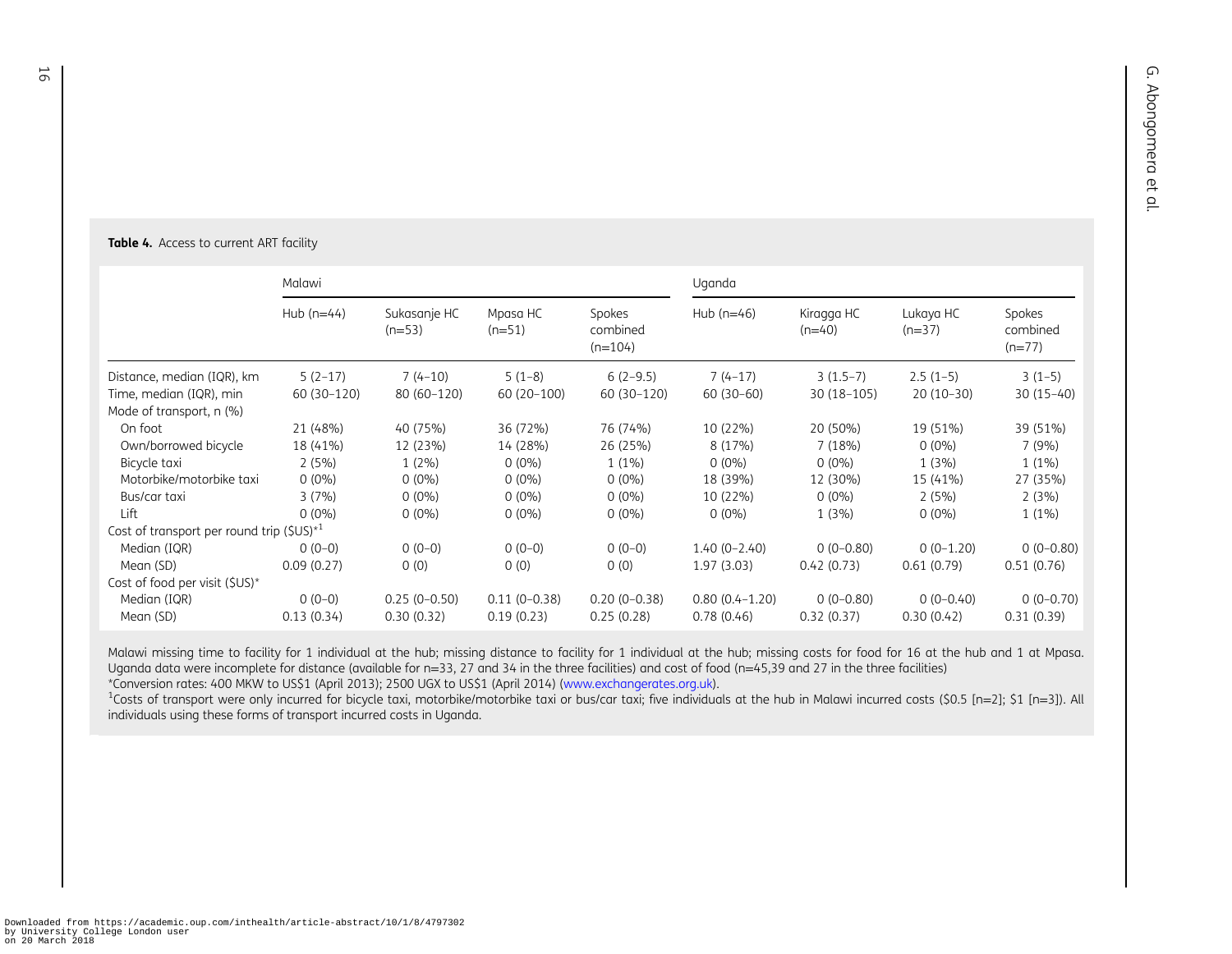<span id="page-9-0"></span>

Figure 2. Comparison between travel time to current ART facility and travel time to previous ART facility in patients who have transferred into primary care facilities for follow-up on ART. All points below the lines are patients who spend less time travelling after transfer.

|                                          | Malawi (n=54)     |                |                        | Uganda $(n=33)$     |               |                           |  |
|------------------------------------------|-------------------|----------------|------------------------|---------------------|---------------|---------------------------|--|
|                                          | Pre-transfer      | Post-transfer  | Reduction <sup>a</sup> | Pre-transfer        | Post-transfer | Reduction <sup>a</sup>    |  |
| Distance, median (IQR), km               | $13(8-18)$        | $6(2-8.4)$     | $7.6(3-11)***$         | $7.5(4.5-11)$       | $2(1-4)$      | 4 $(3.5-6)$ <sup>**</sup> |  |
| Time, median (IQR), min                  | 150 (90-240)      | 60 (30-120)    | 90 (40-145)***         | 55 (30-120)         | $30(10-40)$   | 30 (10-60)***             |  |
| Mode of transport, n (%)                 |                   |                |                        |                     |               |                           |  |
| On foot                                  | 37 (70)           | 39 (74)        |                        | 1(3)                | 15(45)        |                           |  |
| Own/borrowed bicycle                     | 14 (26)           | 13 (25)        |                        | 1(3)                | 4(12)         |                           |  |
| Bicycle taxi                             | 0(0)              | 1(2)           |                        | 2(6)                | 0(0)          |                           |  |
| Motorbike/motorbike taxi                 | 0(0)              | 0(0)           |                        | 19 (58)             | 13 (39)       |                           |  |
| Bus/car taxi                             | 0(0)              | 0(0)           |                        | 10 (30)             | 1(3)          |                           |  |
| Lift                                     | 0(0)              | 0(0)           |                        | 0(0)                | 0(0)          |                           |  |
| Workstation ambulance                    | 2(4)              | 0(0)           |                        | 0(0)                | 0(0)          |                           |  |
| Cost of transport per round trip (US\$)* |                   |                |                        |                     |               |                           |  |
| Median (IQR)                             | $0(0-0)$          | $0(0-0)$       | $0(0-0)$               | $2.80(1.20 - 5.60)$ | $0(0-1.00)$   | $1.80(1.20-4.0)$ ***      |  |
| Mean (SD)                                | 0(0)              | 0(0)           | 0(0)                   | 3.83(3.35)          | 0.59(0.81)    | 3.24(3.41)                |  |
| Cost of food per visit (US\$)*           |                   |                |                        |                     |               |                           |  |
| Median (IQR)                             | $0.25(0.15-0.50)$ | $0.23(0-0.50)$ | $0(0-0.15)$ **         | $0.80(0.60-1.20)$   | $0(0-0.80)$   | $0.40(0.40-0.80)$ ***     |  |
| Mean (SD)                                | 0.33(0.24)        | 0.27(0.31)     | 0.06(0.23)             | 0.96(0.58)          | 0.35(0.43)    | 0.61(0.59)                |  |

Table 5. Benefits in access for patients transferring into the spokes from other health facilities

<sup>a</sup>Change pre-transfer to post-transfer.

\*Conversion rates: 400 MKW to US\$1 (April 2013); 2500 UGX to US\$1 (April 2014) (<www.exchangerates.org.uk>).

 $*$ p<0.01;  $**p$ <0.001 (signed-rank test).

Distance data were only available for 12 patients pre-transfer and 11 patients post-transfer in Uganda.

new ART patients may not have been able to access ART previously due to cost. We found no evidence for this in either Malawi or Uganda. However, we conducted the surveys soon after general ART provision started (8 months in Malawi, 11 months in Uganda); it is possible that it may take longer for such patients to come forward (particularly if they had resisted testing until local ART services became available). A Lablite population survey in northern Uganda showed an increase at

the population level in HIV testing at primary health care facilities after decentralization of ART. $36$ 

This study did not compare clinical or laboratory outcomes between participants at spokes and hubs. Cross-sectional measures were not easily available, as viral loads were not measured at any of these sites during the study period; in Malawi, CD4 monitoring was not available for patients on ART and, in Uganda, CD4 monitoring was incomplete. It is likely that participants who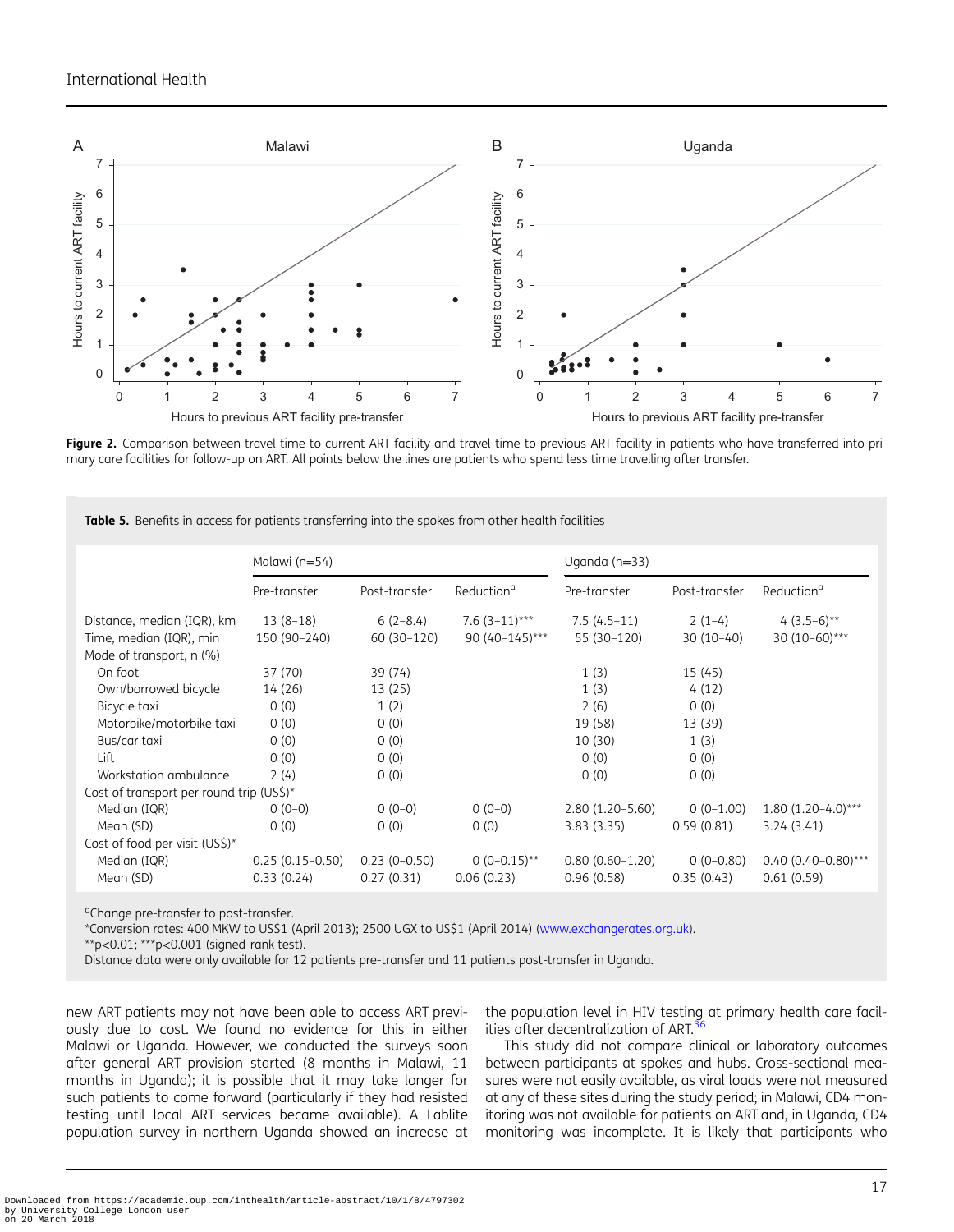<span id="page-10-0"></span>transferred into spokes on ART were stable on ART at the time of transfer and patients with complications would have remained at the hub. Other longitudinal studies have reported better outcomes for patients at decentralized facilities. $2^2$ 

Other limitations of the study include the sampling frame, which was not random, but purposeful and convenience-based, and the limited number of facilities included per country. Because ART provision at the spokes started with Option B+, women starting ART for Option B+ were probably over-represented at the spokes, although this may continue for some time to come. It is also possible that women and/or individuals with no education were more willing to be interviewed. We relied on patient reports, which may be inaccurate, particularly for questions relating to distance travelled and time taken to travel to the facility. We only collected information from patients at the facilities, so we had no information on HIV-positive individuals not accessing ART; this limits our ability to assess equitable coverage of ART by socio-economic factors. Furthermore, the demographic health surveys in both countries were conducted in 2011 and our survey was conducted in 2013–2014; there may have been improvements in the wealth index over this period (particularly in Uganda, where Kalungu district is close to Masaka and Kampala), which would have caused us to underestimate the proportions of patients accessing ART from the lower socio-economic strata. Descriptions of the benefits of transferring from hub to spoke are based on those who chose to transfer and may therefore overestimate average benefits attributable to decentralization. In particular, we did not collect data on patient satisfaction with ART services, which is an important driver of the choice of facility.

### **Conclusions**

Decentralization of ART services closer to home was shown to be beneficial to patients who transferred to their local facility, with reductions in distance to the facility, travel time and out-of-pocket expenses. In Malawi, patients receiving care at the spokes were poorer than those at the hub and, in Uganda, patients at the rural spoke were poorer than those in the peri-urban facilities, suggesting that decentralization is benefiting poorer individuals. Our findings show that Malawi's national ART programme is reaching all socio-economic strata. In Uganda, we found less evidence for equal access to ART across all socio-economic strata, although we had no population-level information on the socio-economic status of HIV-infected individuals in the facility catchment areas. Models of community-level access to ART and reductions in clinic visit frequency (e.g., adoption of the WHO differentiated model of care) $41$ aimed at further minimizing distance and patient-related costs in accessing ART should be studied.

# Supplementary data

Supplementary data are available at International Health Online (http://inthealth.oxford journals.org/).

Author's contributions: GA and LC contributed to the proposal writing, participated in interviews, conducted the literature review and contributed

to interpretation and analysis of the results and writing of the manuscript. ET and MN contributed to the proposal writing and participated in interviews and supervision of data entry. DF contributed substantially towards the proposal writing, supervision of data entry, analysis and interpretation of the data and writing of the manuscript. JS and DMG contributed to the study design, proposal writing, interpretation of the results and writing of the manuscript. PR, AKC, FC and TM provided technical advice for the proposal writing and editing of the manuscript. JO, CK, JH, RC and CG contributed to the study design, interpretation of results and reviewing of the manuscript. All authors read and approved the final manuscript.

Funding: Lablite was funded by the UK Department for International Development (DFID) for the benefit of developing countries [GB-1-202037] and core support to the UK Medical Research Council [MC\_UU\_12023/23]. The views expressed in this article are not necessarily those of DFID.

Competing interests: The authors declare that they have no competing interests.

Ethics approval and consent to participate: Approval for this study protocol was obtained from the Malawi National Health Sciences Research Committee. In Uganda it was approved by the Joint Clinical Research Centre/Research Ethical Committee (JCRC/REC) and the Uganda National Council for Science and Technology (UNCST). All study participants signed a written informed consent.

#### References

- 1 National Statistical Office. Malawi demographic and health survey 2010. Zomba, Malawi: National Statistical Office; 2011.
- 2 Ministry of Health Uganda. Uganda AIDS indicator survey 2011. Kampala: Ministry of Health Uganda; 2012.
- 3 United Nations. Sustainable development knowledge platform. [https://](https://sustainabledevelopment.un.org/sdg3) [sustainabledevelopment.un.org/sdg3](https://sustainabledevelopment.un.org/sdg3) [accessed December 2016].
- 4 Libamba E, Makombe S, Mhango E, et al. Supervision, monitoring and evaluation of nationwide scale up of antiretroviral therapy in Malawi. Bull World Health Org 2006;84(4):320–6.
- 5 World Health Organization. Scaling up antiretroviral therapy: experience in Uganda: case study. Geneva: World Health Organization; 2003.
- 6 Government of Malawi Ministry of Health. Integrated HIV program report October–December 2011. Lilongwe: Government of Malawi Ministry of Health; 2012.
- 7 Ministry of Health Uganda. Status of antiretroviral therapy services in Uganda. Semi-annual ART report for January–June 2014. Kampala: Ministry of Health Uganda; 2014.
- 8 Government of Malawi. Malawi AIDS response progress report 2015. Lilongwe: Government of Malawi; 2015. [http://www.unaids.org/sites/](http://www.unaids.org/sites/default/files/country/documents/MWI_narrative_report_2015.pdf) default/fi[les/country/documents/MWI\\_narrative\\_report\\_2015.pdf](http://www.unaids.org/sites/default/files/country/documents/MWI_narrative_report_2015.pdf) [accessed December 2016].
- 9 World Health Organization. Guideline on when to start antiretroviral therapy and on pre-exposure prophylaxis for HIV. Geneva: World Health Organization; 2015.
- 10 Hallett TB, Eaton JW. A side door into care cascade for HIV-infected patients? J Acquir Immune Defic Syndr 2013;63:S228–32.
- 11 Micek MA, Gimbel-Sherr K, Baptista AJ, et al. Loss to follow-up of adults in public HIV care systems in central Mozambique: identifying obstacles to treatment. J Acquir Immune Defic Syndr 2009;52(3):397–405.
- 12 Lankowski AJ, Siedner MJ, Bangsberg DR, et al. Impact of geographic and transportation-related barriers on HIV outcomes in sub-Saharan Africa: a systematic review. AIDS Behav 2014;18(7): 1199–223.